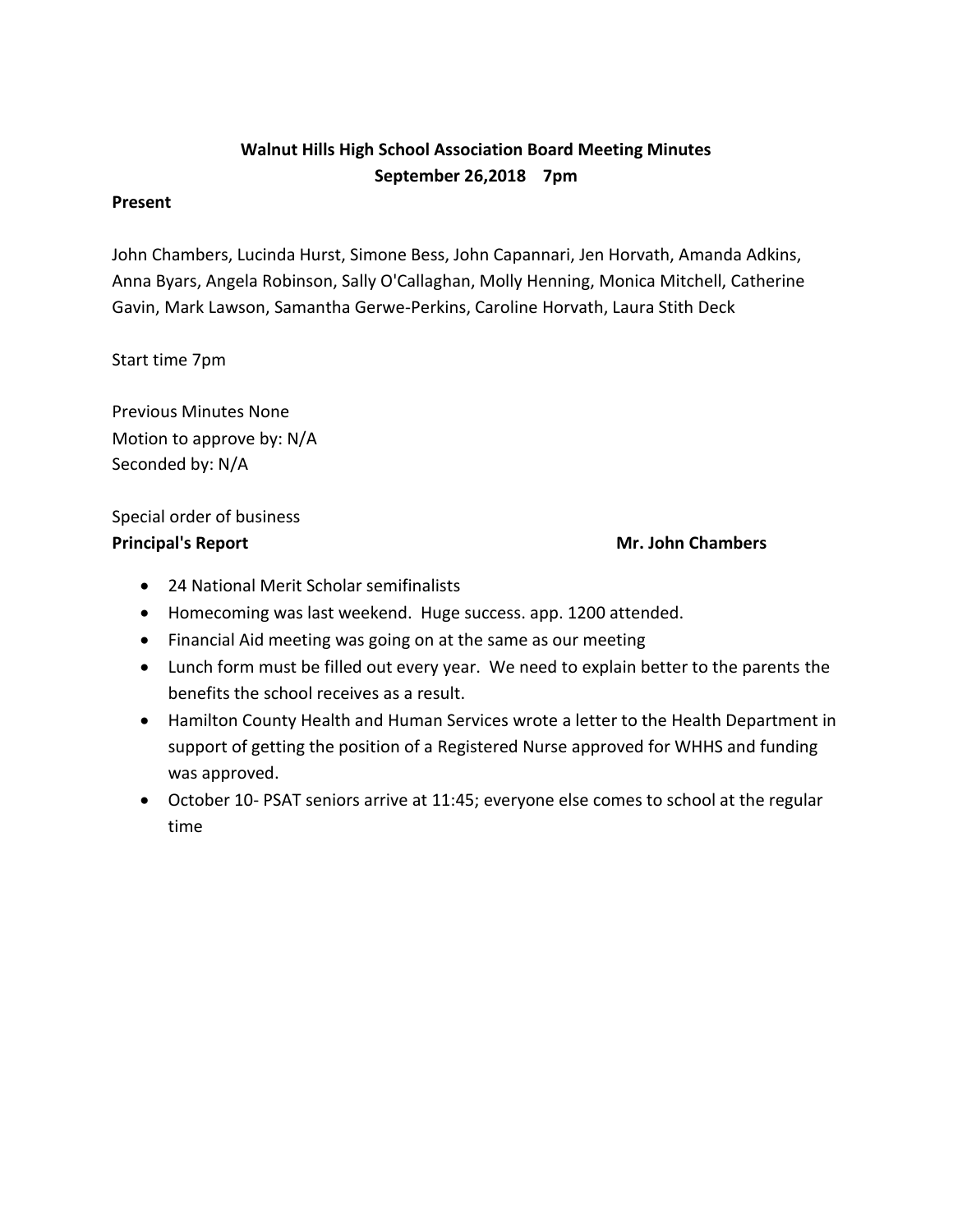**OLD BUSINESS Originator Lucinda Hurst Report**

- A vote was taken via email by the board and was unanimously approved for a \$450/year increase in pay to Mrs. Cantey, who teaches an advanced math class which the Association funds
- Would like input for vegetarian options at some of the events we host for the students i.e. veggie hot dogs
- School open house is Sunday, November 4, 1-4pm; volunteers needed.
- Caroline Horvath is our student rep this year

## **Committee Reports**

## *Hospitality*

Since the last meeting: Curriculum Night--\$404.71 spent on refreshments This was down from last year due to not shopping at Sam's club. Would have liked to seen more preparation on the part of the school in helping with such a large delivery (three vans full). No one seemed prepared to meet me though it was prearranged.

Thoughts moving forward: involve student clubs or ambassadors or students in study hall. Have large carts reserved and waiting on the day of the delivery and instructions on the nearest parking to the storage area for the event.

Coming Up: Prospective Student Open House on Sunday, November 4

Need Help With: Shopping for items, specific delivery time and location for bringing items I also think we should involve student ambassadors or another student group in this process A list of folks who said they wanted to help with volunteer efforts for the 18-19 school year.

# *ILT*

Since the last meeting - Mike and Anna attended first ILT meeting of school year where all new members were introduced. Highlights include:

- Approval of Ancient & Medieval History to an AA-level course starting 2019-2020 school year
- Brief presentation of new Student Success Center
- Review of school budget

Coming up - next meeting October 3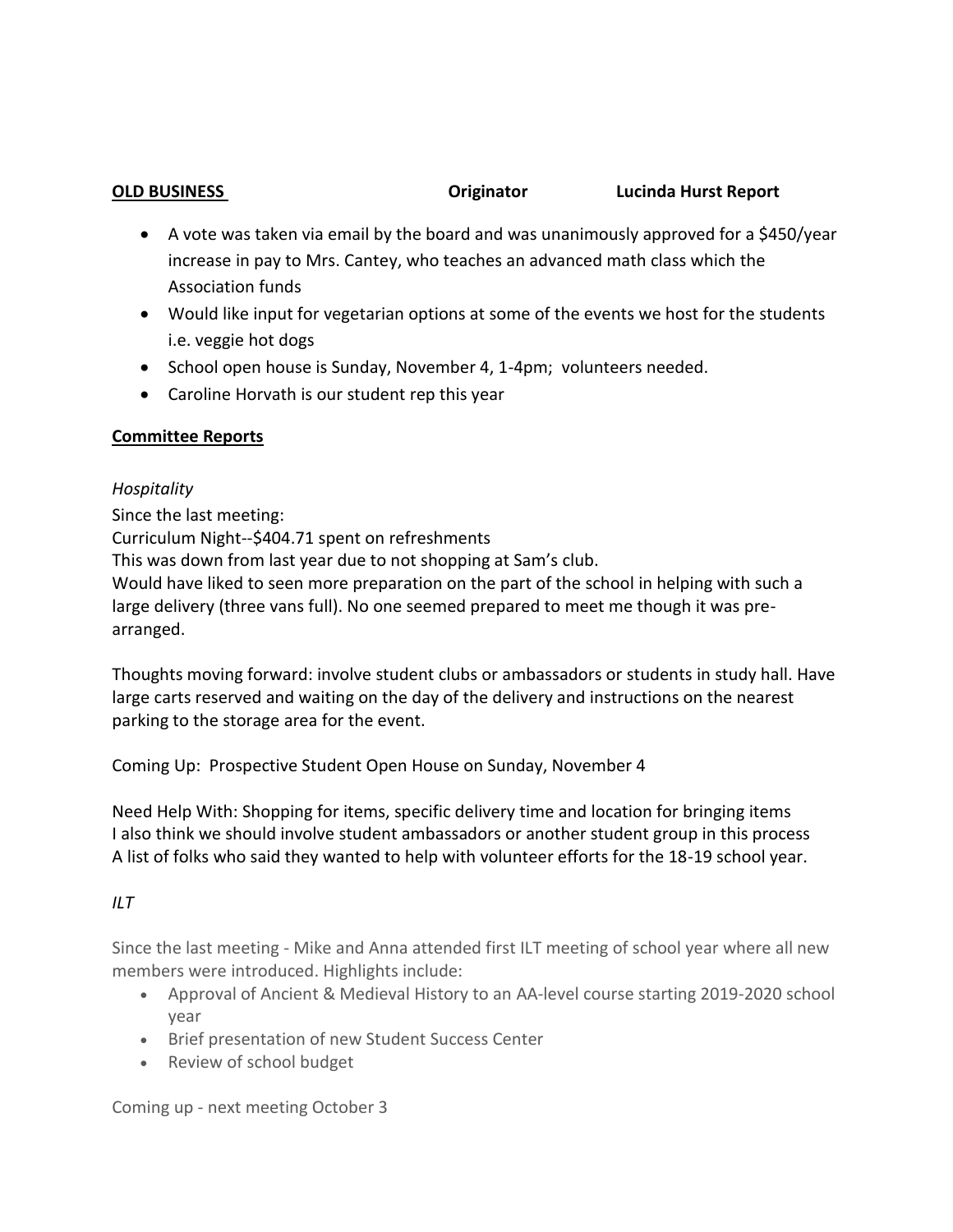Help needed with - nothing right now

### *LSDMC*

Since the last meeting

- Had first meeting on 9/20
- By-laws were reviewed
- New members oriented to roles and responsibilities of LSDMC

### Coming up

• Next meeting 10/18

Help needed with

Nothing at this time

# *Legacy of Excellence*

Since last meeting:

2018 - Revenues: \$110,914 / Expenses: \$4,458 / Net: \$106, 456

Coming Up:

2019 - Two channels for fundraising

- 1. Standard direct mail piece, similar in design to last year
- a. Targeting unique mailing addresses or family names, anticipating reduce expenses with print run and in postage

2. On-line solicitation: creation of a more robust on-line presence with new donation page utilizing Donor Box

a. Based on last year's online revenue of \$68K, our cost would be approx. \$675

1. Expense of program offset by donors accepting online payment fees (industry standard of 50-80% accepting this option and last year's fees of \$1600+, it could save LOE \$800-1,200+)

2. The first \$1k each month is fee-free; pay 1% of fees over \$1K each month

3. Recurring gifts

4. More options for payment including Stripe, PayPal, ACH (bank account), and Apple Pay / Google Pay.

1. Integration of additional applications

1. In process: Zapier - streamlining data entry with QB and PayPal, email with MailChimp, etc. (\$240 annually)

2. Potential: Double the Donation, an integrated company matching gift platform, for \$300 annually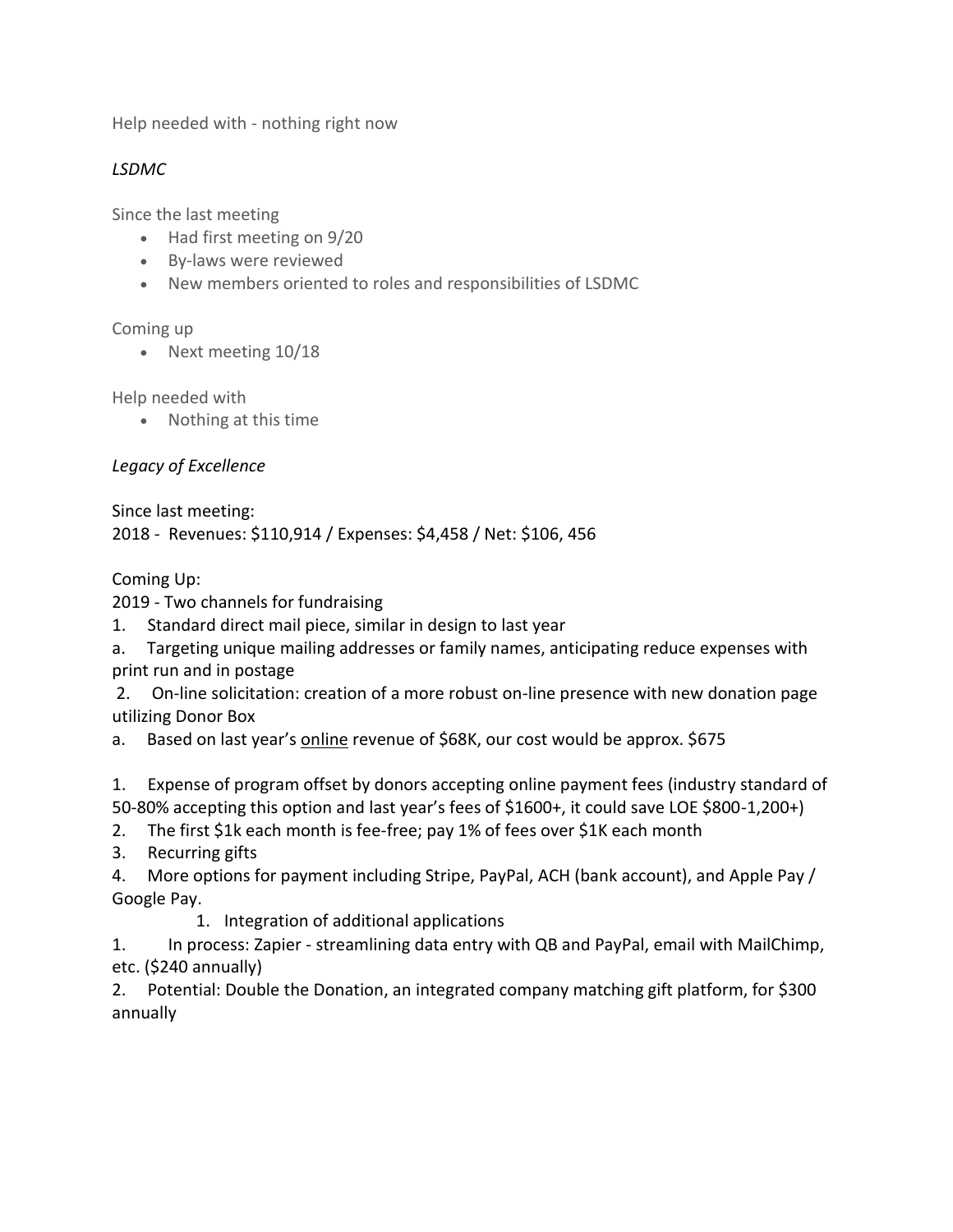#### *WalnutFest*

Since the last meeting: WalnutFest will be Friday February 1st, 2019 at Rhinegeist

Coming up: Communication to parents via UTD with a save the date and call for donations

Help needed with: Volunteers to work on Auction Committee, someone to help with sponsorship solicitation, someone to help with booster baskets.

## *7 th/8th Grade Liaisons*

Since the last meeting: 7th & 8th had a fun and successful tailgate despite the rain about 55 minutes into the event.

Coming up: Boogie Bash on Oct 19th

Help needed with: Selling tickets on Thurs 10/18 and 10/19

### *11th Grade Liaisons*

Since the last meeting: We have emailed Mrs Restle to find out both teacher advisors. They are Mr Miles and Mr Harris. We have reached out to them to introduce ourselves and offer our assistance. They will let us know once they have determined their meeting time/day with the students (they have not established this yet). We plan on attending their meetings.

*12th Grade Liaisons*

Since the last meeting •T-Shirt Sales •Home-coming Ticket Sales (Week of 9/17/18)

Coming up •Senior Dinner Dance (1/20/19) •Senior Send Off (TBD) •Senior Service Project (TBD) •Pizza Sales

Help needed with •More to come